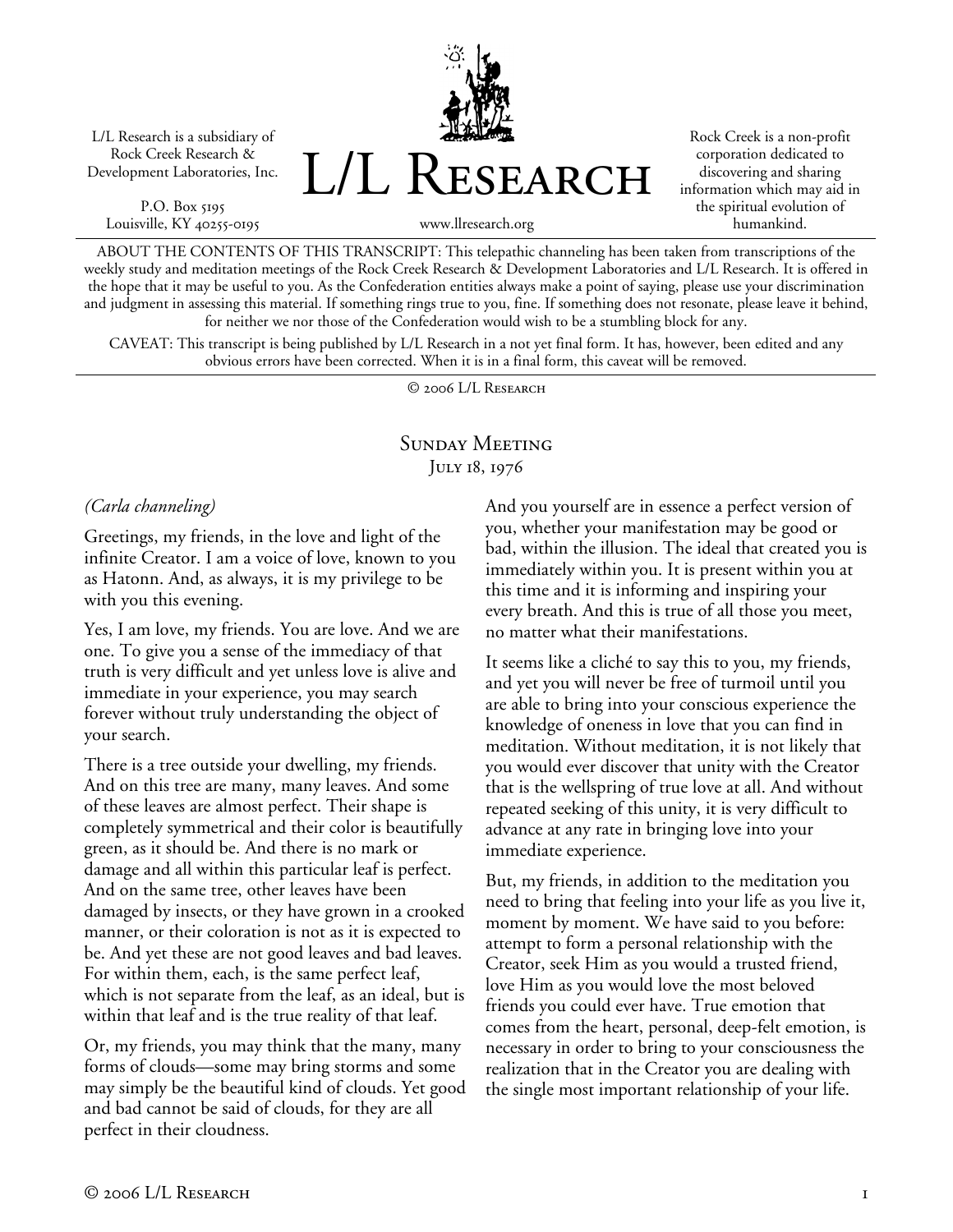Allow the love for the Creator to build and become more and more personal, more and more real, more and more felt. And then, take that sweet feeling and live it day-to-day. Feel the immediacy of that Creator and share it with the people you meet. This is the secret, my friends. If you can approach each person as someone who is the Creator and whom you may be privileged to serve, your troubles will sort themselves out before you. For love is always reflected in love.

I would like to attempt to transfer this contact at this time and will return to this instrument later. I am Hatonn.

### *(B channeling)*

I am Hatonn. I am now with this instrument. My friends, it is one thing to speak of this that we call love and yet another to understand it. For, my friends, if you think, you have spent many lifetimes upon your planet in an attempt to learn the lessons of spiritual being, so that you may reach for more understanding. My friends, do not take this lightly, for once you have learned this, there is more and more that has to be undertaken.

My friends, as we have said, love is all that there is. Now, if you understand this thing, my friends, if love is truly all that there is, then should there not be only love that is experienced? *(Inaudible)* great spiritual, shall we say, uprising that is now taking place about you. My friends, it is not always enough to be only a part, for there are so many that are looking for so much from someone who will lead them and, my friends, someone to *(inaudible)*. All of you have the ability to teach another that which has been taught to you. But, my friends, you have to truly understand that as you know, my friends, change can only take place within yourself. My friends, you have found meditation a great tool. As you continue to raise your vibrations to a higher level, you will find this tool of more use to you than ever, for truly, my friends, there is no end.

Abide, my friends, in this energy of love. You will find all that is around you acquires new aspects. And, my friends, as you know, a great part of love is understanding. Do not judge another, my friends. That is reserved for the One who has made us all. And if we look upon another to disagree, we cannot truly give a loving hand to this being's free will. I will now leave this instrument. I am Hatonn.

## *(Carla channeling)*

I am again with this instrument. I would like to pause for a brief time in order to share with you our vibrations of love.

#### *(Pause)*

I am again with the instrument. It is a great pleasure to share with you. We ask only that you share with others as we share with you. For this is the true flower of your faith, the bloom for which you have spent so much time cultivating the plant.

We are aware that the one known as W wishes to ask a question, so at this time we will open the meeting to questions.

**W:** It's about the awareness of my dreams, and the bearing they might have on my feelings about reality, and how I can become more aware of the relationship.

Speaking through this instrument is easy on this subject, since this instrument has, shall we say, heard our "speech" before along these lines. The story of dreams is a simple one. Your consciousness, as you well know, has no beginning and no end and as sleep is in its way a brief foretaste of death, the consciousness has no part of sleep. It is doing something all the time, just as it is when you are awake. That "something" is as much related to itself as it always is and the circumstances only change during the period of sleep of the physical body in that the attention of the spirit is not totally drawn to the needs of the physical illusion. Therefore, it may process other levels of material which may engage its attention.

Dreams are a partial record of the activity of the spirit. They are a reliable communication from spirit to conscious self of the true development of the spirit's personality. The inability to remember what is happening during periods of sleep is very widespread among your peoples, for the spirit is hardly recognized, much less cultivated.

It is encouraged by us that you make an effort to become more in touch with your dreams. The methods of doing this are fairly simple and basically have to do with keeping a record, so that when you awaken, you immediately write down what you can remember. You will find that as you practice this, you will improve. Further, when one begins to be able to have a good consciousness of self within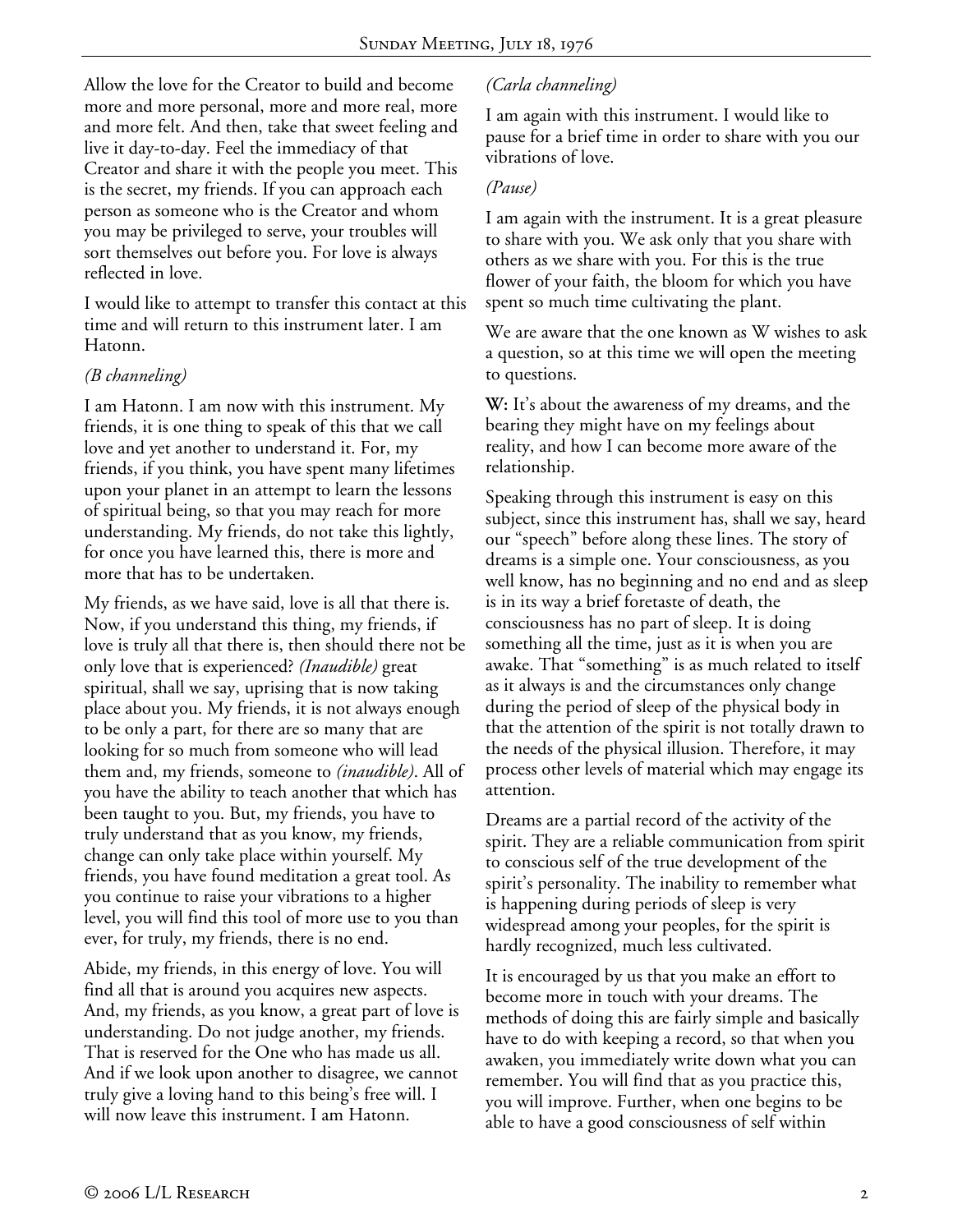dreams, one will find this showing forth in a physical control of one's conscious life. In other words, as you begin to obtain control of your so-called subconscious thought, which is the manifestation of your spirit self, this will reflect inevitably in your daily life.

Does this answer your question?

**W:** Well, what about that relationship [with a woman]?

My friend, it is impossible for us to give you words other than love. All relationships are relationships of love. Yet, due to the illusion twisting and turning, it is difficult for you within the physical to maintain within the physical a totally unselfish attitude of pure love. If you maintain an attitude of total service and love, the difficulties which you are experiencing will vanish. If all you wish to do is offer your service, your love, the rest will simply become what it simply is in reality—the confusion of the physical illusion. This confusion is not your fault, for at your birth you began to be taught what to expect in this illusion and your expectations have been shaped and hammered into you by many, many experience, biases and impressions, all through your experiences so far. In order to cut through all the expectations and get to reality, it [is] necessary to refrain from, as you would say, reacting to expectations and hold to the one thing that is true, that is real. And that, as you know we will say, is love.

If love is to mean anything in a lasting sense, it is to manifest itself as a desire for the spiritual help and service that you can give to any whom you might love. Beyond this, we can give no comfort or advice, for all relationships are based on the need to learn this one lesson.

Is there another question?

**Questioner:** What is the function of homosexuality?

It is a difficulty of your language that we have trouble overcoming in that homosexuality is not understood as a type of sexuality, but is considered to be, in your language, a type of emotionally strong word.

The function of sexuality is to teach service. One is drawn to another of your species and forms a relationship and in that relationship, there are opportunities for service, or disservice, and gradually, as the spirit grows through this

association, you begin to learn how to be of service. Were it not for the drive of sexuality, it is likely that there would not be these intense relationships, and therefore these strong stimulants or catalysts to learning. Those who are homosexual have had a personality difficulty which drives then in a sexual way towards their own charge, much like a positive charge being attracted to a positive charge. This is due to confusion between incarnations, the previous incarnation being of one sex, this incarnation being of another. But the function of homosexuality is the function of any type of sexuality: it is to enable a person to form an intense enough relationship that he may learn how to serve and how to love; to love others more than himself, or shall we say, to love others more than his personality, but as much as the Creator.

Does this answer your question?

**Questioner:** Yes.

Any other questions?

**Questioner:** What is the general program objective within the next twelve months?

We are attempting to intensify our program of light. We have made contact with many groups and, as you might say, the damage has already been done. Now it is time to get these groups functioning individually in such a way that they are truly light centers and their individuals are light bearers. We do not have specific objectives for this time period, although the possibility exists for increased sightings, shall we say, on demand. Are we being sufficiently obscure?

**Questioner:** Not any specific contact with Earth's peoples in order to stimulate events?

Not at this time. We do not know about the future. The possibility exists, as we said, on demand. It is a matter of the need for there to be, as this instrument would say, ten students in order for a class to be held. We have nowhere near that much demand. If the demand were to be generated, it would be possible, as you well know. We do not count on that much demand being generated, but are aware that it is possible that this might occur.

**Questioner:** Do you know of any other group planning a more general effort at contact?